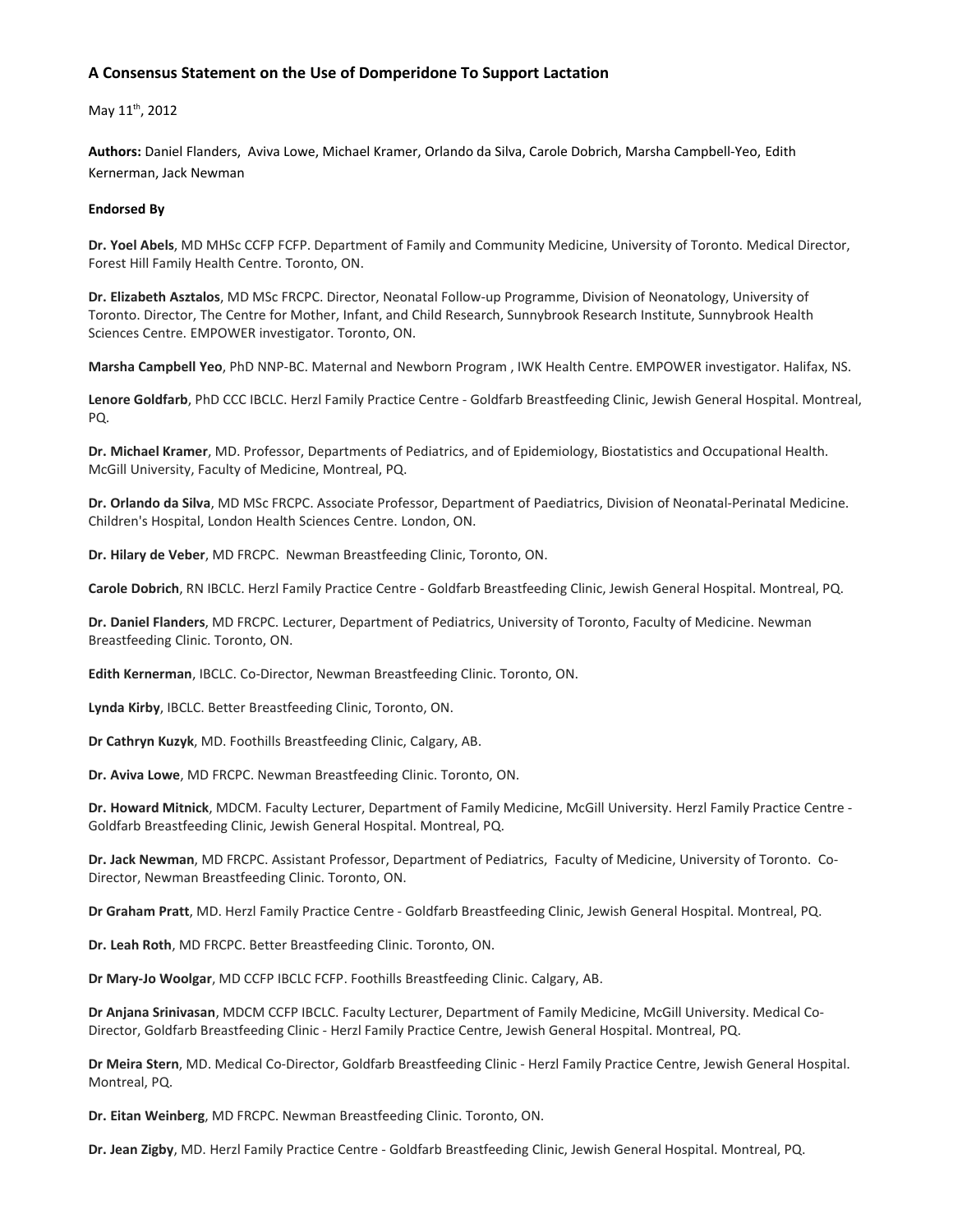## **Introduction**

Domperidone is a peripheral dopamine antagonist classically used to treat gastro-esophageal reflux and upper gastro-intestinal motility disorders. It is also used to prevent side effects associated with the treatment of Parkinson's Disease. It has been used in Canada since the mid-1980s, both in children and adults.

Domperidone also increases prolactin levels in the blood and has been used with success to increase milk supply in women with insufficient milk production<sup>1</sup>. It does this by blocking the D2 and D3 dopamine receptors in the pituitary gland. As a result, prolactin, the secretion of which is blocked by dopamine, now is liberated from the anterior pituitary and stimulates the milk producing cells of the breast.

It is thought that, under certain conditions, domperidone may increase the QT interval on ECG, thereby increasing the risk of Torsade de Pointes or other life-threatening arrhythmias<sup>2</sup>. In fact, there are many prescribed drugs which may increase the QT interval without seemingly increasing the risk of life-threatening arrhythmias. These include salbutamol, amitriptyline (and other tricyclic antidepressants), ciprofloxacin (and other fluoroquinolones), citalopram (and other SSRI's), clarithromycin (and other macrolides), diphenhydramine, and many other commonly used medications approved in Canada<sup>3</sup>.

Currently, little is known regarding specific contraindications for domperidone when used as a galactogogue. However, until further studies are conducted, it is recommended not to prescribe domperidone to any mother with a history of known or suspected cardiac arrhythmias (tachyarrhythmia, QT prolongation); currently on an anti-arrhythmic medication; or having a chronic/debilitating illness, abnormal liver function, or serious gastric abnormality<sup>4</sup>. Caution should also be used in mothers concomitantly taking medications known to alter the metabolism of domperidone (via inhibiting the cytochrome P450 pathway), medications that have dopaminergic or antidopaminergic activity, and medications which may increase the  $QT$  interval<sup>5</sup>.

Domperidone has previously been implicated as causal in arrhythmias when given intravenously in doses higher than would ever be used orally<sup>6</sup>. A warning advising against the use of domperidone by the Federal Drug Administration in the United States was published in 2004 based on the concern raised by high-dose intravenous administration of domperidone<sup>7</sup>. Of note, among the patients referenced in this warning, the majority had co-morbid serious illnesses, were receiving chemotherapy, and/or were severely hypokalemic<sup>8</sup>. Nonetheless, despite compelling arguments in opposition<sup>8</sup>, domperidone was consequently withdrawn from the U.S. market. In September, 2011, The FDA granted orphan drug status to domperidone for "treatment of hypoprolactinemia in breastfeeding mothers". This may represent the first step towards domperidone returning to the US market as an FDA-approved medication specifically for lactation support.

Most studies on adverse effects of domperidone have looked at doses of 30 to 60 mg/day. These studies describe the following most commonly reported adverse effects: dry mouth, transient skin rash or itching, headache, thirst, abdominal cramps, diarrhea, drowsiness, and nervousness<sup>9</sup>.

In March 2012, Health Canada endorsed an advisory statement, published by Teva Canada Limited, indicating that health practitioners should exercise caution when prescribing domperidone at doses greater than 30  $mg$ /day<sup>10</sup>. The advice is based on the theoretical risk that higher oral doses of domperidone can trigger ventricular arrhythmias and sudden cardiac death. As detailed in the Critique section below, the justification for this advisory, especially in young breastfeeding women, is not supported by the scientific literature. Of primary concern is the likelihood that, based on the warning, many health practitioners will discontinue prescribing domperidone to mothers who would otherwise require it to support and sustain breastfeeding. As a consequence, numerous babies who would have otherwise breastfed will not. The adverse consequence of not breastfeeding along with the resultant introduction of artificial nutrition in infancy, carry serious associated morbidity and mortality for which there is scientifically solid, prolific, and compelling evidence<sup>11-34</sup>.

Most studies on domperidone for lactation use a starting dose of 30 mg/day. No studies to date have looked at safety and efficacy of dosage titration up to a maximum dose. Amongst lactation specialists in Canada, domperidone is being prescribed in doses ranging from a starting dose of 30-90 mg/day to a maximum dose of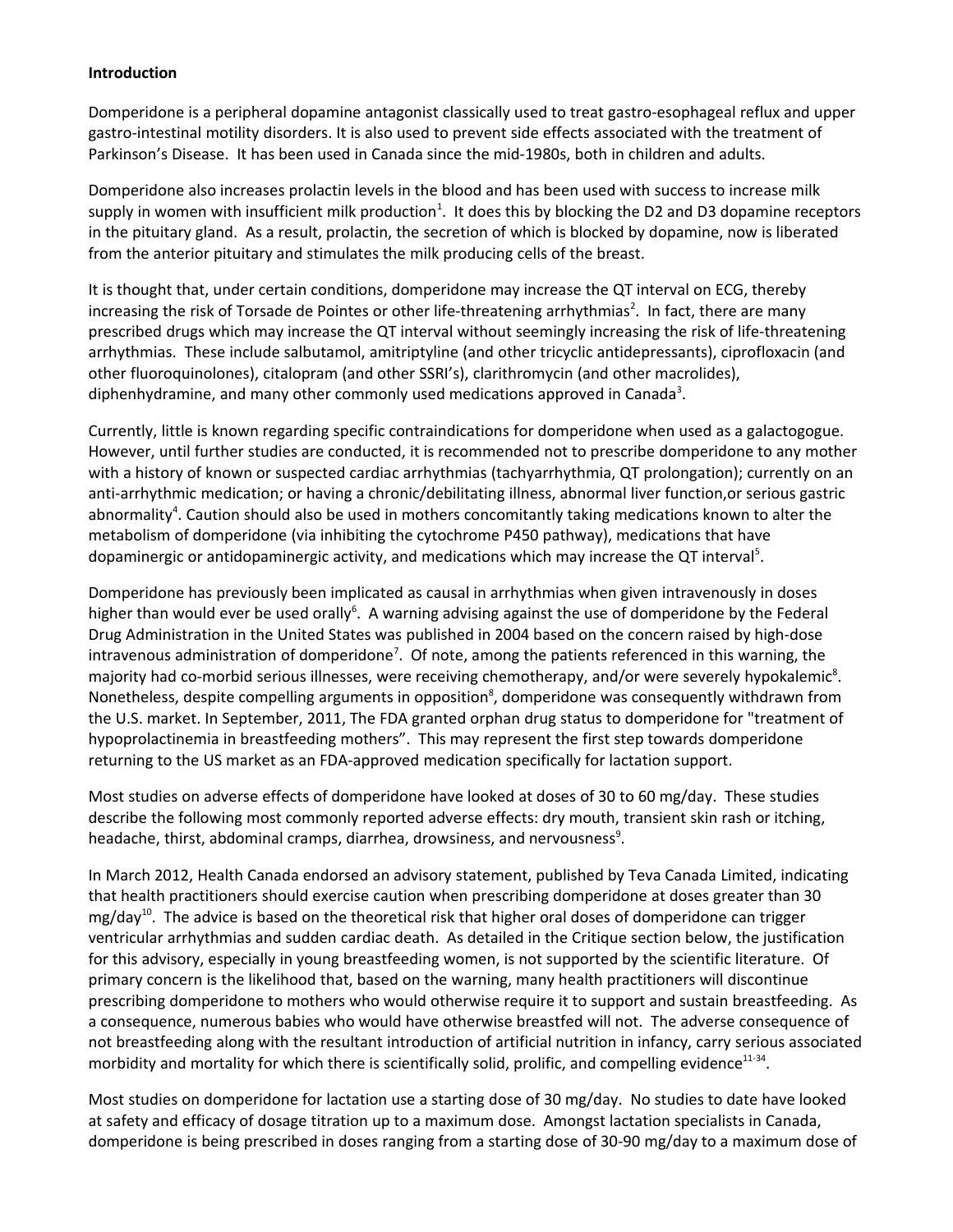80-160 mg/day. Of the thousands of mothers the authors of this statement have collectively treated with domperidone for the purposes of breastfeeding support, no one is aware of a single case of maternal death from ventricular arrhythmia. In fact, Health Canada's Canada Vigilance Program has confirmed that between 1965 and 2011, there were no cardiac-related deaths reported among women taking Domperidone<sup>35</sup>.

## **Critique**

The recent Health Canada-endorsed warning published in March 2012<sup>10</sup> about the use of domperidone was based on data derived from two public health databases: one in the Netherlands<sup>36</sup> and one in Saskatchewan<sup>37</sup>. The warning was based on information gathered from an entirely different population than those who would be taking domperidone for breastfeeding purposes and is thus not generalizable to the lactating population. The average age of the patients in the studies was 72.5 years in one<sup>36</sup> and 79.4 years in the other<sup>37</sup>. Many of the patients in the studies had pre-existing health problems such as high blood pressure, coronary artery disease, and congestive heart failure.

There were, however, some notable trends that, when extrapolated to the breastfeeding population largely comprised of younger healthier women, are quite reassuring. In one study<sup>37</sup>, the authors concluded that the risk of a cardiac problem related to taking domperidone in younger patients was much lower than in older patients. In fact, the risk quoted in younger patients was almost the same as that outcome occurring by chance alone (OR of 1.1 in those younger than age 60 compared with an OR of 1.64 in those older than age 60). That study also specifies that the risk in females was significantly lower than in males (OR of 1.25 in females compared with an OR of 2.23 in males).

The warning regarding the use of domperidone in higher doses (>30mg per day) was based on only one of the two studies<sup>36</sup>; the other study<sup>15</sup> did not include any information about dosing. In the one study where dosing information was included, out of the 1304 deaths that were studied, only 10 patients were taking domperidone at the time of death. Of those 10 taking domperidone, only 4 patients were documented to be taking higher doses of domperidone (>30mg per day). Thus, this Health Canada-endorsed dose-related warning comes from dosing data compiled from a total of four patients. In fact, the authors were not specifically cautioning physicians not to prescribe higher doses, but rather were suggesting that "it is important to avoid prescribing domperidone to patients with a high risk of sudden cardiac death". It is very hard to make a case for a drastic reduction in domperidone dosing in lactating women (wherein a dose of <30mg may not be sufficient to support lactation in a significant number of cases) when the data relied upon to generate the dosing warning was based on such a small number of cases that do not demographically resemble the population in which it is being prescribed.

Domperidone is generally used to treat gastro-intestinal problems, such as acid reflux. Some of the symptoms of heart disease may mimic symptoms of a gastro-intestinal illness. It is possible that some patients were taking domperidone for what was thought to be a gastro-intestinal problem when, in fact, the symptoms may have been related to a heart problem. While the authors attempted to account for this possible protopathic bias<sup>36</sup>, it is hard to tease out the etiology of the potentially overlapping symptomatology. Furthermore, because domperidone is available over-the-counter in parts of Europe, it is conceivable that the number of people self-medicating with domperidone is higher than the rate actually quoted in the Dutch study (as the study only took into account prescriptions for domperidone<sup>31</sup> and not over-the-counter use). This important fact may have skewed the results. Some other important limitations of the studies include the fact that key pieces of information are unavailable including smoking status and use of other non-prescription drugs-both of which can be important factors<sup>37</sup> in affecting the study results.

In summary, breastfeeding mothers using domperidone do not fall into the same demographics as the patients involved in the studies from which the warning was generated. Furthermore, with caution about the use of higher doses of domperidone stemming from a study where so few patients were actually on those higher doses, the Health Canada-endorsed warning regarding the use of domperidone in higher doses seems to be an over-reaction. Finally, taking into account the other drawbacks of these studies as outlined above, the evidence that domperidone actually causes ventricular arrhythmias or sudden cardiac death is not compelling.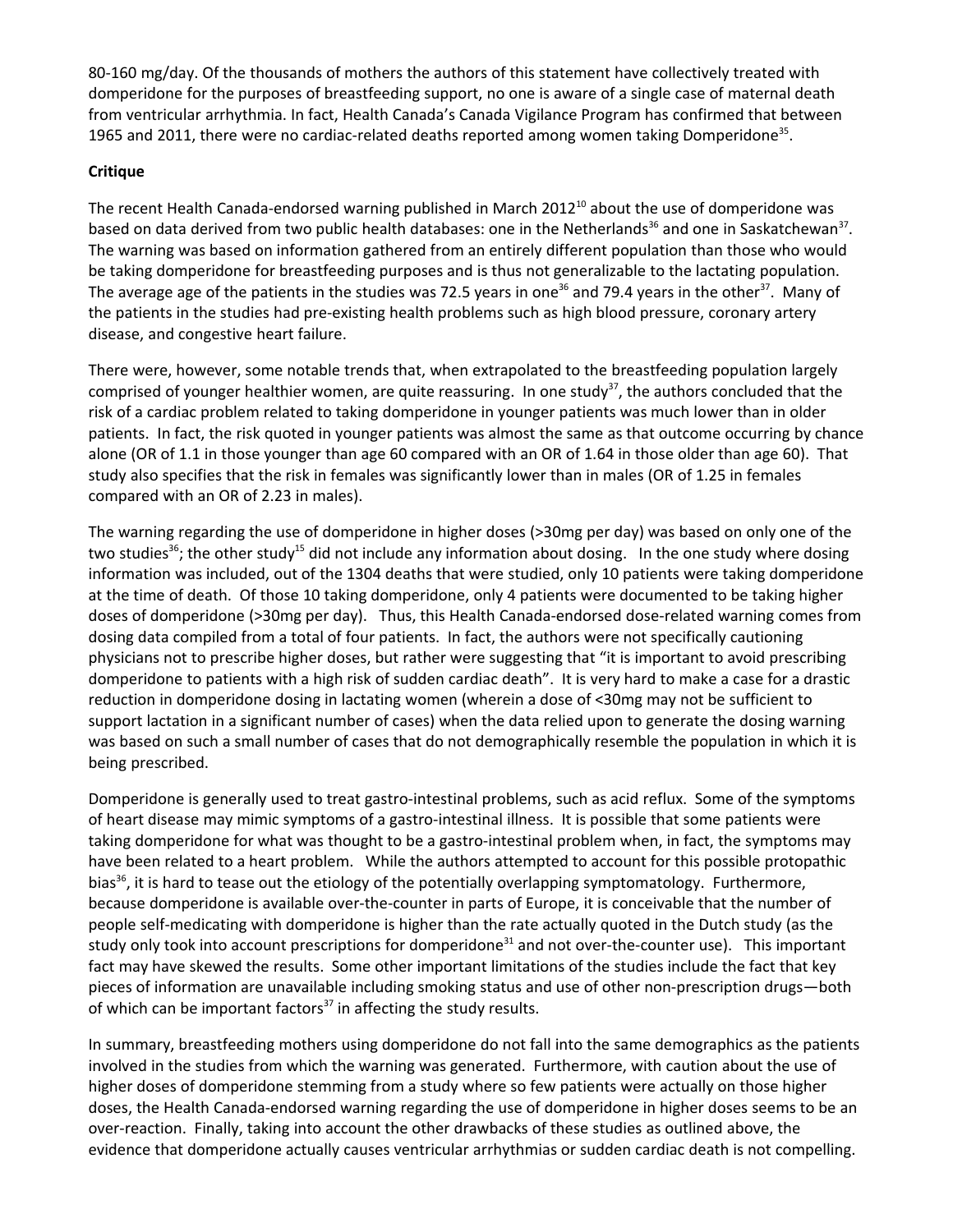## **Future Research**

A number of research initiatives are currently underway in Canada looking at the safety and efficacy of Domperidone when prescribed specifically as a galactogogue.

In Montreal, the Herzl Family Practice Centre - Goldfarb Breastfeeding Clinic has initiated a retrospective chart review of 400 registered patients who were prescribed domperidone at doses ranging from 80 to 120 mg/day. The review will focus specifically on the incidence and severity of side-effects and adverse events presumed to be secondary to taking domperidone, although the sample size will be insufficient to detect an increased risk of torsade de pointes or other ventricular arrhythmias.

This year, EMPOWER (a prospective, randomized, double-blinded, placebo-controlled trial) gets underway. This study will look specifically at the efficacy and safety of domperidone (30 mg/day) prescribed specifically for lactation support in 560 mothers of preterm babies in the Neonatal Intensive Care Unit setting. Over the course of the study, any adverse drug reactions will be reported directly to Health Canada. Furthermore, preand post-treatment maternal and infant ECG's will be done to characterize any arrhythmogenic disturbances caused by maternal domperidone use. Mothers will also be monitored for symptoms of arrhythmia which, if reported, will trigger additional immediate work-up including repeat ECG, the results of which will be reported in the study. The results of EMPOWER will hopefully provide evidence-based data regarding domperidone's safety (for both mother and baby) when prescribed at 30 mg/day as a galactogogue for mothers of preterm infants in the NICU, although here too, the sample size is insufficient to detect an increased risk of torsade de pointes or other ventricular arrhythmias.

There remain significant gaps in our knowledge and understanding of domperidone's effects on lactating mothers. This consensus group therefore strongly encourages further research looking at domperidone's use in lactating mothers. Particularly useful would be a randomized controlled trial to determine the relative efficacy of lower vs higher dose domperidone on breastfeeding success. Such a study would help justify whether or not there is a true need to titrate the dosage higher in mothers not responding adequately to 30 mg/day, and would be done in the out-patient setting. To address safety and low prevalence outcomes such as ventricular arrhythmias, it would also be worthwhile studying large pharmaco-epidemiologic databases (like the General Practice Research Database in the U.K.) that include large numbers of healthy lactating women. Databases of this magnitude can lend sufficiently robust power to better address low prevalence risks such as Torsade de Pointe.

# **Conclusion**

Domperidone has a three-decade track record of use as a galactogogue to support breastfeeding mother/baby dyads. Importantly, to date, Health Canada has not received any reports of cardiac-related deaths in women taking Domperidone<sup>35</sup>. Furthermore, the recent Health Canada-endorsed advisory, and the studies to which it refers, are neither compelling nor specific to breastfeeding mothers. Therefore, there is strong consensus among the experts in this group that the advisory does not present valid arguments to justify changing the long established domperidone prescribing practices among lactation physicians across Canada.

There is consensus among the experts in this group that domperidone, when appropriately prescribed, improves breastfeeding outcomes. However, this group does recognize that the above is largely based on expert opinion. As such, further studies designed to yield higher-level evidence are strongly encouraged to further explore this relationship.

Until the results of further research become available, healthcare practitioners should consider the following recommendations when prescribing domperidone to breastfeeding mothers:

1. Prior to considering prescribing domperidone, ensure that there is a persistent breastfeeding problem despite an adequate trial of intensive non-pharmacologic lactation support. This would include assessment and support from a lactation consultant.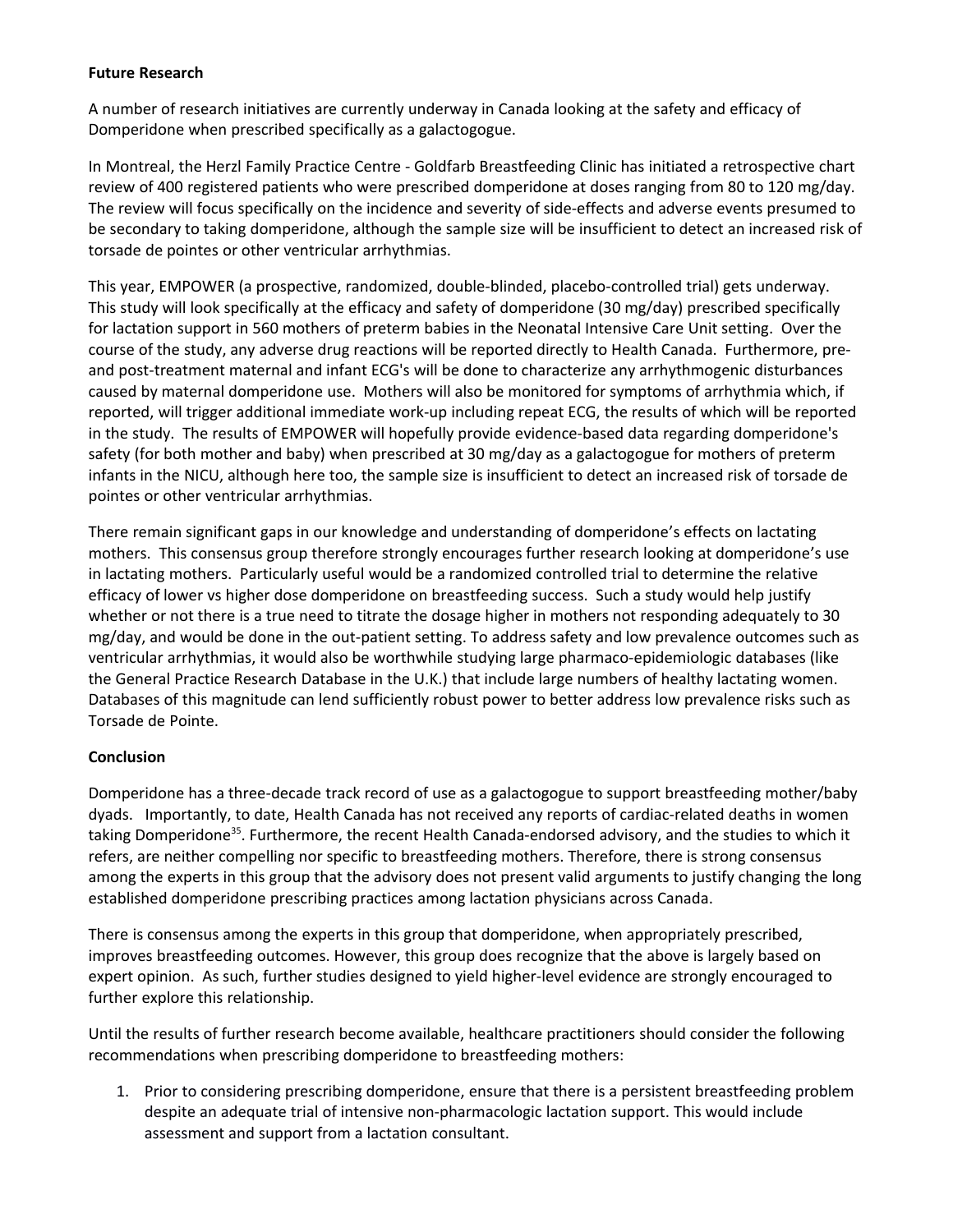- 2. Screen mothers for comorbid medical conditions (including a significant personal or family history of cardiac arrhythmia), the use of QT-prolonging medications, and drugs that may affect the activity and/or metabolism of domperidone.
- 3. Adequately discuss the risks and benefits of domperidone's use as a galactogogue to ensure that patients make an informed decision.
- 4. Prescribe domperidone at the lowest effective dose and titrate up as needed based on the mother's and/or the baby's response.
- 5. While a patient is on domperidone, ensure regular follow-up to monitor closely for efficacy, side effects and adverse reactions.

In conclusion, the health risks to baby and mother associated with not breastfeeding are significant, well described in the medical literature, and supported by high quality scientific studies: 11-34. The unlikely lifethreatening risks associated with taking domperidone are theoretical and not well supported by the scientific literature as it relates to the lactating patient. Considering the balance of medical risks and benefits to the mother and baby, the breastfeeding experts in this group feel that the Health Canada-endorsed advisory should be viewed with caution as it relates to the lactating population. The important health benefits that breastfeeding confers to both the mother and her baby outweigh the theoretical risk associated with domperidone's use.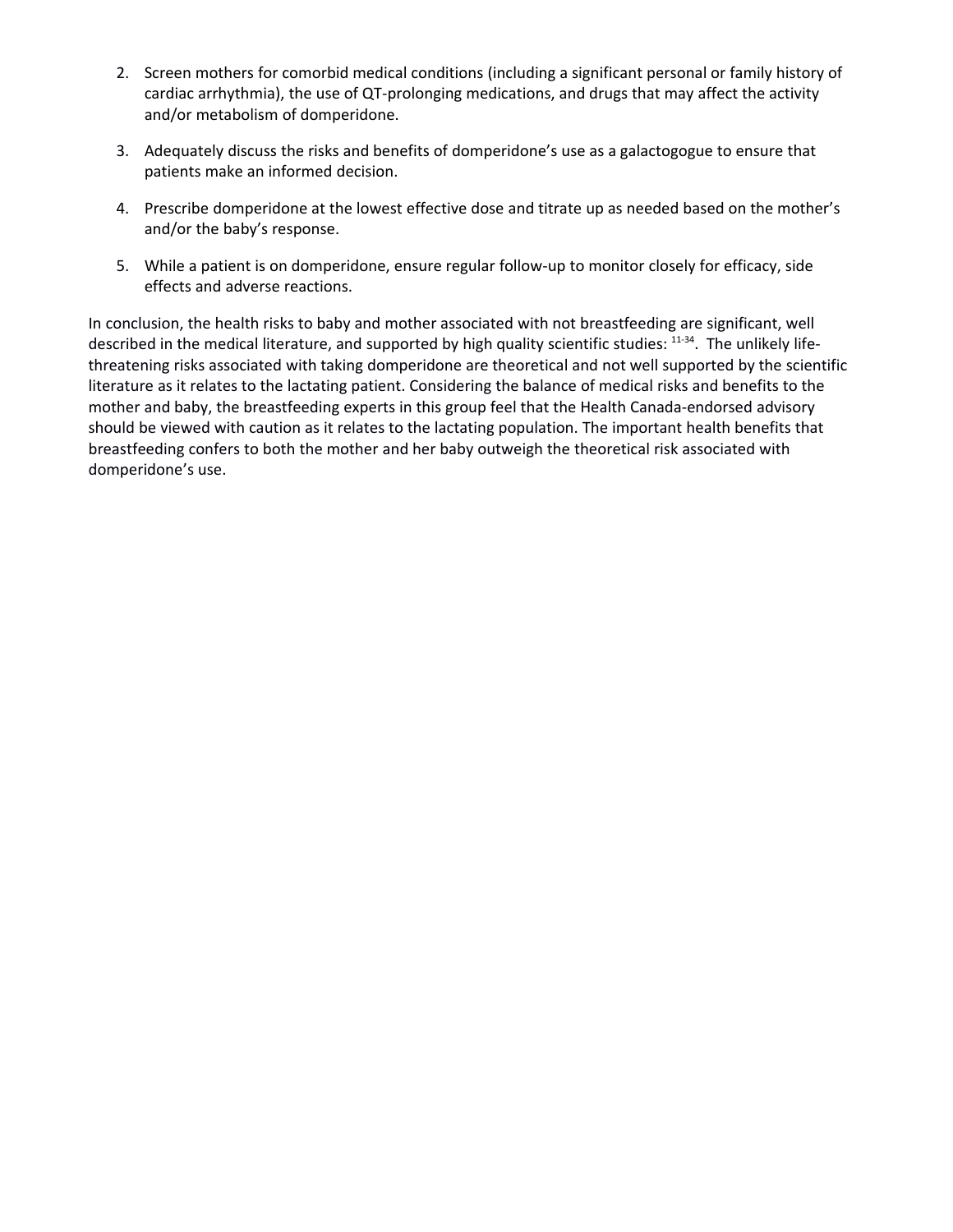## **References**

- 1. da Silva O, Knoppert D, Angelini M, Forret P. Effect of domperidone on milk production in mothers of premature newborns: a randomized, double-blind, placebo-controlled trial. CMAJ 2001;164(1):17-21
- 2. Rossi M, Giorgi G. Domperidone and long QT syndrome. Curr Drug Saf. 2010 Jul 2;5(3):257-62.
- 3. Keady S. Update on drugs for gastro-oesophageal reflux disease. Arch Dis Child Educ Pract Ed. 2007 Aug;92(4):ep114-8.
- 4. Hale T. Pharmacology Review: Drug Therapy and Breastfeeding: Pharmacokinetics, Risk Factors, and Effects on Milk Production. Neoreviews 2004. April; 5(4): e164-e172.
- 5. Yee Guan Yap, A John Camm. Drug induced QT prolongation and torsades de pointes. Education in Heart. Heart 2003;89:1363-1372 doi:10.1136/heart.89.11.1363
- 6. Roussak JB, Carey P, Parry H. Cardiac arrest after treatment with intravenous domperidone. BMJ (Clin Res Ed) 1984;289:1579.
- 7. FDA Talk Paper: FDA Warns Against Women Using Unapproved Drug, Domperidone, to Increase Milk Production. 2004 June 07 <http://www.fda.gov/Drugs/DrugSafety/InformationbyDrugClass/ucm173886.htm>
- 8. da Silva O, Knoppert D. Domperidone for lactating women. CMAJ 2004; 171 (7), 725-726.
- 9. Gabay MP. Galactogogues: medications that induce lactation. J Hum Lact. 2002 Aug;18(3):274-9.
- 10. Mathivanan M. Health Canada Endorsed Important Safety Information on Domperidone Maleate. 2012 Mar 2 <http://www.hc-sc.gc.ca/dhp-mps/alt\_formats/pdf/medeff/advisoriesavis/prof/2012/domperidone\_hpc-cps-eng.pdf>
- 11. Alm B, Weenergren G, Norvenius SG, et al. Breastfeeding and the sudden infant death syndrome in Scandinavia 1992-95. Arch Dis Child 2002;86:400-2
- 12. Bachrach VRG, Schwarz E, Bachrach LR. Breastfeeding and the risk of hospitalization for respiratory disease in infancy. Arch Pediatr Adolesc Med. 2003;157:237-243
- 13. Bernier MO, Plu-Bureau G, Bossard N, et al. Breastfeeding and breast cancer: a metanalysis of published studies. Hum Reprod Update 2000;6:374-86
- 14. Bloch AM, Mimouni D, Minouni M, Gdalevich M. Does breastfeeding protect against allergic rhinitis during childhood? A meta-analysis of protective studies. Acta Paediatr 2002;91:275-9
- 15. Chen A, Rogan WJ. Breastfeeding and the risk of postneonatal death in the United States. Pediatrics 2004;113:e435-e435
- 16. Cunningham AS, Jelliffe DB, Jelliffe EFP. Breastfeeding and health in the 1980's: a global epidemiologic review. J Pediatr 1991;118:659-66
- 17. Davis MK, Savitz DA. Graubard BI. Infant feeding and childhood cancer. Lancet 1988;2:365-8
- 18. Fewtrell MS. The long-term benefits of having been breastfed. Current Paediatrics 2004;14:97-103
- 19. Freudenheim JL, Marshall JR, Graham S, Laughlin R, Vena JE, Bandera E, et al. Exposure to breastmilk in infancy and the risk of breast cancer. Epidemiology 1994;5:324-31